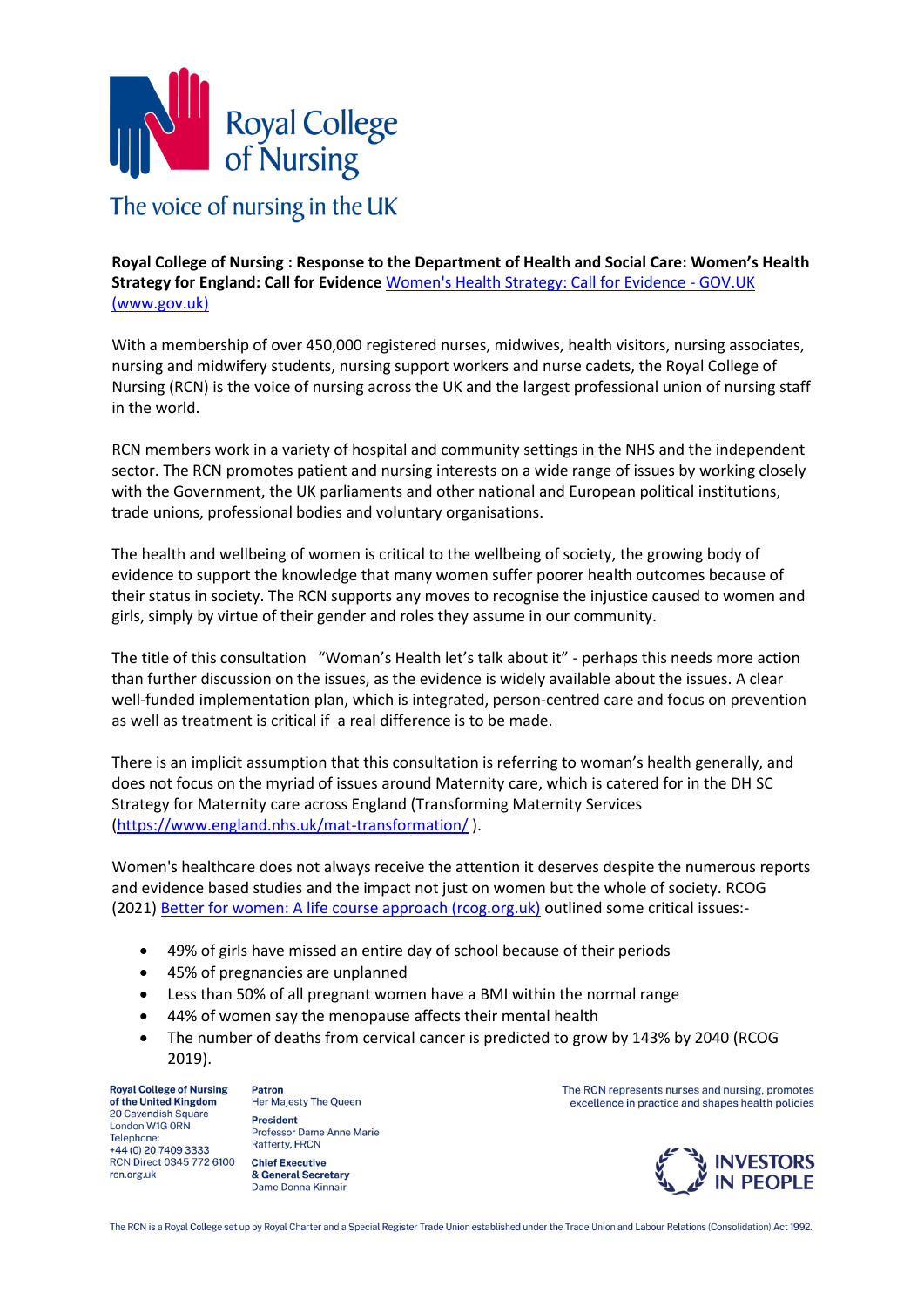

We acknowledge the development of separate strategies by DHSE for both Tackling Violence Against Women and Girls Strategy, and the new Sexual and Reproductive Health Strategy, and hope that they will add to the evidence and support for women in these, sometimes intersectional arenas.

We particularly support clearer systems for integrated commissioned services, to support best practice across both urban and rural areas of health and social care.

The focus on the need to better support woman's health in the workplace is critically important, especially in the Health Service where a significant percentage of the workforce is female. 47% of the UK's workforce is female (RCOG 2012) and approximately 77% of total staff in the NHS are female (NHS Digital 2018).

It is a useful step forward to have such a strategy, which will hopefully inform policy and commissioning. However some members expressed concern that it is for England only, and hope that similar strategies will be developed soon in the devolved nations.

It is important to stress the need for any implementation plan to actively engage with women, girls, men, communities and voluntary and support groups, as well as with the healthcare professionals involved in delivering care plans. This must include commissioners and service providers, and should be adequately and sustainably resourced to provide a meaningful and appropriate service to meet the needs of women and girls.

With regard to the specific questions asked in the consultation:-

#### **1. Placing women's voices at the centre of their health and care**

Women often feel that they are not heard and can struggle to obtain the information or services that they need from primary care/general practice and acute services.

Members repeatedly raise concerns about the fact that women are not listened to and this is why it can still take 7 years for a diagnosis of endometriosis and the only treatments are hormonal or surgery. Similarly women with fibroids are often left with a long lead in to accurate diagnosis, affecting their physical and mental health and delaying treatment has negative consequences for their wellbeing and ability to function both at home and in the work place. "*Only those who push hard get referred, once referred they often have to fit into pathways that are not designed around individual but grouped by conditions".*

This is equally so for issues that could impact on fertility such as Polycystic ovaries syndrome (PCOS) and again endometriosis. Women often report that they are turned away and told to 'keep trying' when trying to conceive, without the appropriate advice, support or referrals.

**Royal College of Nursing** of the United Kingdom 20 Cavendish Square London W1G ORN Telephone: +44 (0) 20 7409 3333 RCN Direct 0345 772 6100 rcn.org.uk

**Patron** Her Majesty The Queen **President** Professor Dame Anne Marie Rafferty, FRCN **Chief Executive** & General Secretary

Dame Donna Kinnair

The RCN represents nurses and nursing, promotes excellence in practice and shapes health policies

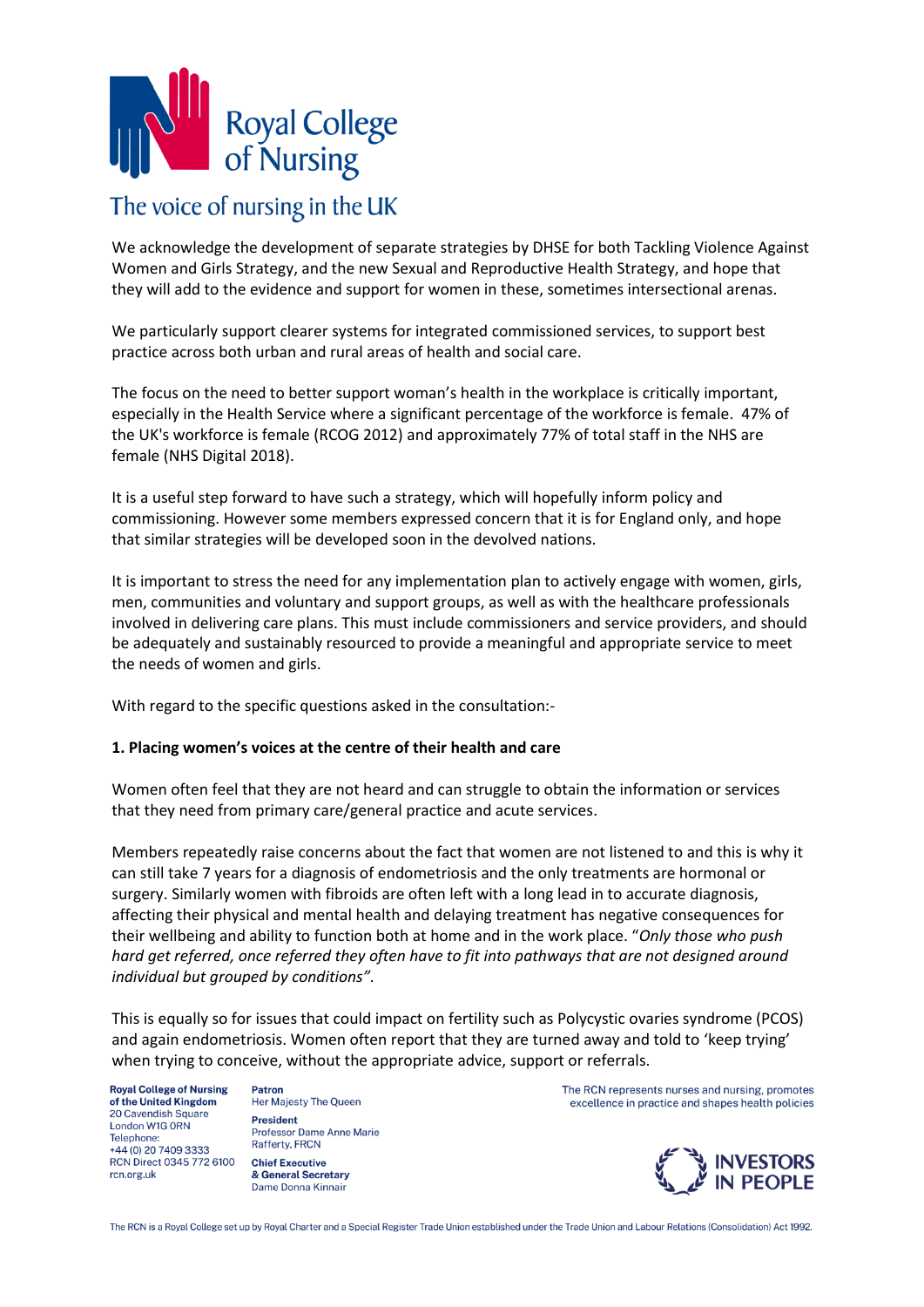

Examples of women not being listened to include:-

- Taking 1-8 years to diagnose endometriosis (endometriosis UK)
- Poor management of menopause symptoms evidenced by lost days at work and women under performing
- Lost days of education (at all levels from secondary through to higher and professional) due to poor menstrual health
- Under diagnosis of Premenstrual Syndrome (PMS) and Premenstrual dysphoric disorder (PMDD)
- Under reporting of sexual violence & harmful practices

One suggestion could be to have easier access to other healthcare professions, if women feel they are not being listened to. At present GPs can be the gateway to care, and women often feel abandoned by the systems which does not enable them alternative easy access to services.

Some specific issues of seldom seen and vulnerable women include:-

- Women who are in prisons their needs are not met well, in particular where institutions have been designed around men. Diet, wellbeing, family contact, impact of incarceration on families and future opportunities. Older women in prisons, the need for more 'closer to home' units that offer personalised support to vulnerable women. It is anticipated that the recent HMI Prisons' public consultation on *Expectations: Criteria for assessing the treatment and conditions for those held in women's prisons* will help to address some of these issues.
- Women in immigration centres and the need to better support for them.
- Women who live with lifelong learning disabilities, limited life choices, choices imposed by others, denied the opportunities for building close relationships.
- Women impacted by domestic abuse, modern slavery, and other abuses.
- Women and girls who are homeless or those living in temporary accommodation, which can carry on for many years.
- Mental health issues, which are less well understood, across the life course, including perinatal mental health and mental health and Menopause. (LINK to RCN RESOURCES)
- COVID-19 impact on mental health on families and women social isolation, domestic abuse, school/child care closures and financial pressures and employment instability. (MMHA reports <https://maternalmentalhealthalliance.org/mmhpandemic/> )
- Reduced funding for, and access to contraception and family planning services, women can struggle to access LARC due to loss of local services.
- Provision of pain relief women more likely to have chronic conditions including fibromyalgia / arthritis, in addition to chronic pain following pregnancy and childbirth. There is some evidence that women's pain is underestimated in terms of treatment.
- Continued provision of virtual healthcare will help women who have caring responsibilities (either for children or adults).<br>Royal College of Nursing Patron

of the United Kingdom 20 Cavendish Square London W1G ORN Telephone: +44 (0) 20 7409 3333 RCN Direct 0345 772 6100 rcn.org.uk

Her Majesty The Queen **President** Professor Dame Anne Marie Rafferty, FRCN **Chief Executive** & General Secretary

Dame Donna Kinnair

The RCN represents nurses and nursing, promotes excellence in practice and shapes health policies

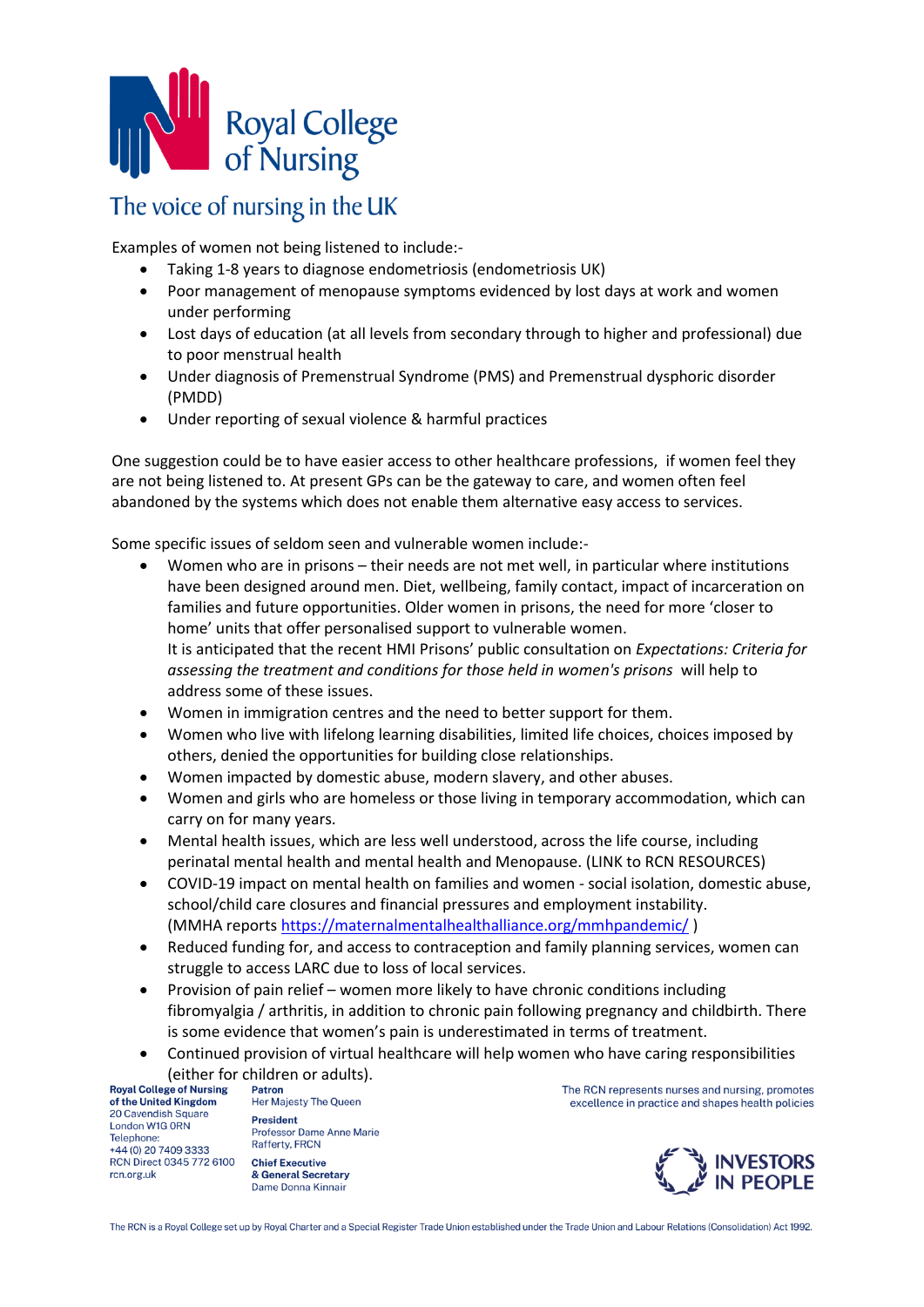

#### **2. Improving the quality and accessibility of information and education on women's health**

Education from a young age in school is the key to enabling all of society, not just girls and women to better understand their own bodies, health and sexual wellbeing, so that young women (and men) grow up understanding their bodies and are more informed about the normal changes they go through at different stages in life.

Women need to be aware of the appropriate support group or information to access it, a directory of good quality information would help – there are many options for access to information however the quality, in particular across some social media sites leads to incorrect information. This can lead to false expectations of what they can reasonable expect from health and social care.

These need to be in different formats such as blog, peer support and films, and in languages they can understand, including those for whom English is not their first language and those who have hearing impairment. Currently most women get information from varied sites and this may result in some using treatments that are not recognised, helpful or evidenced based.

Independent Interpreter services across the sector – evidence suggest patchy access, and there is a real need to extend access to these services across the health and social care sector.

Fertility education is not widely or freely available. Women often do not know that their ovarian reserve or chances of conceiving diminish as they get older. They are also not well informed about their menstrual cycle including ovulation, the conception window or the stages of the menstrual cycle.

Our *Promoting menstrual wellbeing* publication highlights that menstruation is a natural process that girls and women need to feel empowered to talk openly about, yet this aspect of heath is often still seen as a taboo subject. Such stigma may result in many girls and women tolerating unnecessary levels of bleeding, pain and other associated symptoms. This can have a significant impact on their lives across a wide range of domains, including education and work, family life, social life, and their general quality of life. [https://www.rcn.org.uk/clinical-topics/womens-health/promoting-menstrual](https://www.rcn.org.uk/clinical-topics/womens-health/promoting-menstrual-wellbeing)[wellbeing](https://www.rcn.org.uk/clinical-topics/womens-health/promoting-menstrual-wellbeing) )

Period poverty (the lack of access to sanitary products due to financial constraints), awareness has improved in recent years, but continues to be an issue for many girls and women. [https://www.rcn.org.uk/clinical-topics/womens-health/promoting-menstrual-wellbeing/period](https://www.rcn.org.uk/clinical-topics/womens-health/promoting-menstrual-wellbeing/period-poverty)[poverty](https://www.rcn.org.uk/clinical-topics/womens-health/promoting-menstrual-wellbeing/period-poverty)

**Royal College of Nursing** of the United Kingdom 20 Cavendish Square London W1G ORN Telephone: +44 (0) 20 7409 3333 RCN Direct 0345 772 6100 rcn.org.uk

Patron Her Majesty The Queen **President** Professor Dame Anne Marie Rafferty, FRCN **Chief Executive** 

& General Secretary Dame Donna Kinnair

The RCN represents nurses and nursing, promotes excellence in practice and shapes health policies

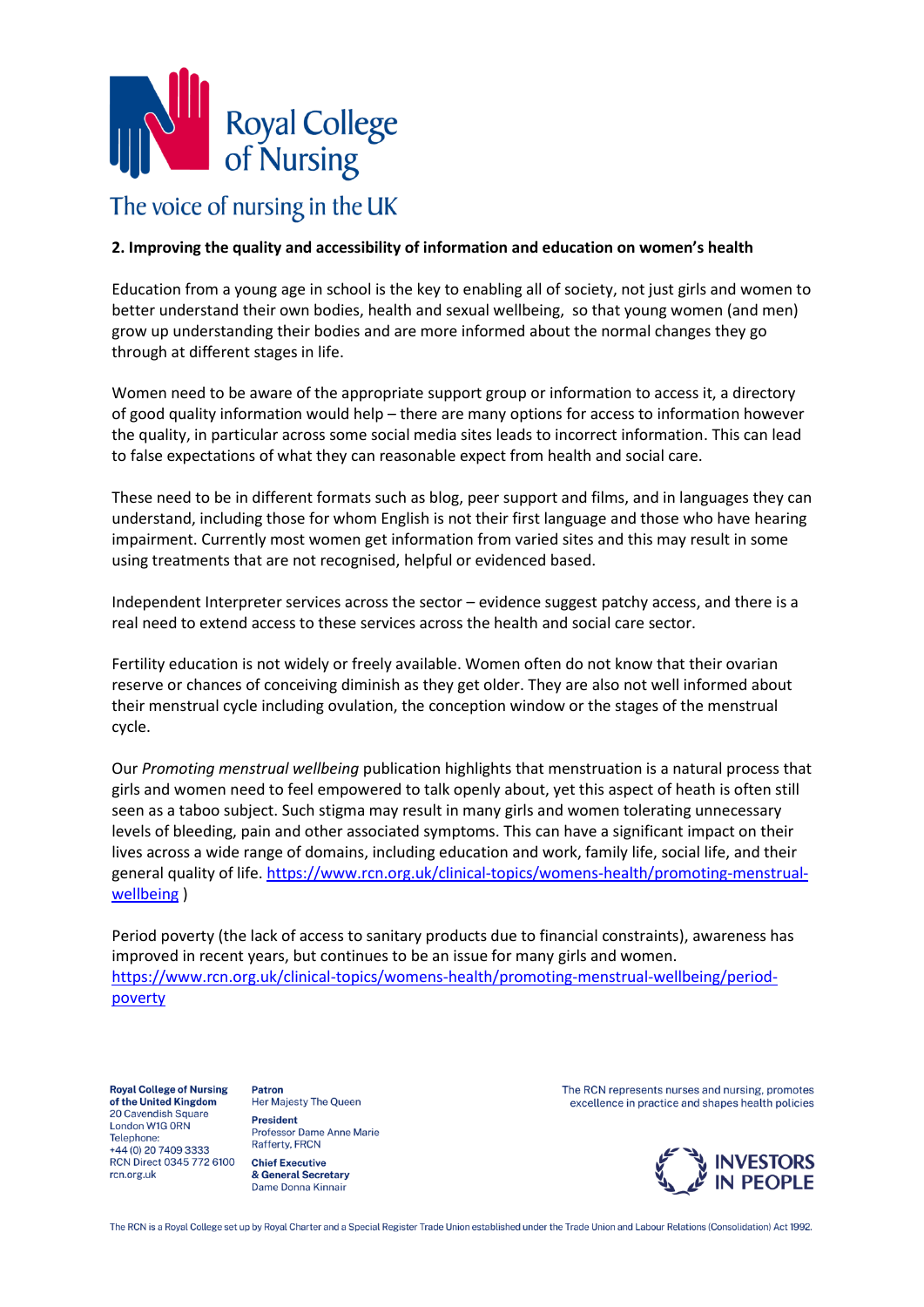

From a nursing perspective, there is limited women's health sessions in pre-registration training and even less in post qualifying programmes. Some medical training, for example GPs, fail to address these issues in education programmes. There needs to be interested and well educated staff looking after women and not just seeing them when there is a crisis such as a very low haemoglobin or continued visits to the GP with cyclical pain.

The access women have to information can be variable, and not always evidence based. Many woman seek advice from:-

Family and Friends, Social Media, Google/search, papers and magazines and Health Care Professionals. Suggestions to improve access to information.

- o National TV campaigns
- o Evidence based NHS Information Hub
- o NHS Advice line dedicated to women's health

With regard to health care policies to support educated evidence based care, there is access for healthcare professionals (through the acute services) to a wide range of policies e.g. flexible working, remote working, occupational health, counselling etc., however members have reported that this can be far less accessible if working in primary care and variable in the independent sector.

### **3. Ensuring the health and care system understands and is responsive to women's health and care needs across the life course**

Members report gaps in access to women's health care in many stages of life including sexual health and reproductive services, fertility care, postnatal care and menopause. Having access to better care and information when trying to conceive or managing issues such as endometriosis or Polycystic ovaries syndrome (PCOS) can impact a woman later in life. For example, education that explains that fertility treatment will have a higher chance of a live birth under the age of 36 may prevent older women being diagnosed with depression or anxiety due to childlessness or trying to conceive at a later age where the chances of success are low. PCOS can also lead to increased risk of diabetes and cardiovascular disease later in life.

Menopause in general (despite NICE guidance) and menopause at work are still not well recognised or discussed. Women with Premature Onset Menopause (POI) are often told they are too young for menopause and not given the help they need. RCN resources on Menopause, Menopause at Work and Menopause and Mental health can be found here [https://www.rcn.org.uk/clinical](https://www.rcn.org.uk/clinical-topics/womens-health/menopause)[topics/womens-health/menopause](https://www.rcn.org.uk/clinical-topics/womens-health/menopause)

Women in some areas are not able to access Long Acting Contraceptives (LARC) or Ensured provision of Sexual and Reproductive Health services during the second COVID-19 wave and beyond in the UK [Ensuring provision of SRH services during the second COVID-19 wave and beyond in the UK](https://www.fsrh.org/documents/fsrh-guidance-srh-services-second-wave-covid-october-2020/) 16 October 2020 - [Faculty of Sexual and Reproductive Healthcare](https://www.fsrh.org/documents/fsrh-guidance-srh-services-second-wave-covid-october-2020/)

of the United Kingdom 20 Cavendish Square London W1G ORN Telephone: +44 (0) 20 7409 3333 RCN Direct 0345 772 6100 rcn.org.uk

Her Majesty The Queen **President** Professor Dame Anne Marie Rafferty, FRCN **Chief Executive** & General Secretary Dame Donna Kinnair

The RCN represents nurses and nursing, promotes excellence in practice and shapes health policies

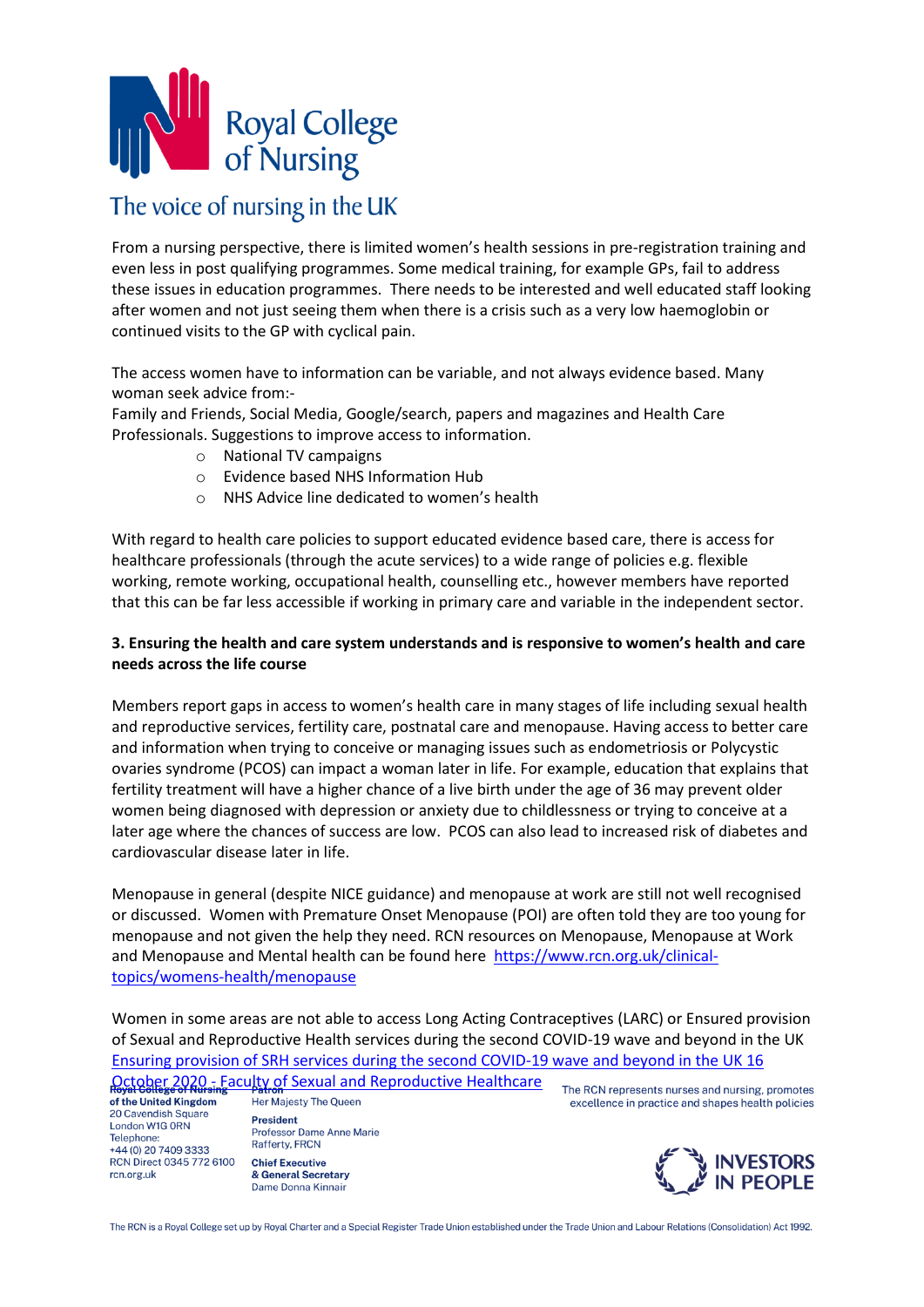

There is also a need for equitable NHS funding for fertility treatment and better care pathways. This requires more commitment to more equitable services and flexibility for attending services, where they are available, including more *out of hours* services for routine appointments. (RCN position statement [https://www.rcn.org.uk/professional-development/publications/rcn-fertility-provision](https://www.rcn.org.uk/professional-development/publications/rcn-fertility-provision-uk-pub-009494)[uk-pub-009494](https://www.rcn.org.uk/professional-development/publications/rcn-fertility-provision-uk-pub-009494) )

The NICE twins and triplets guideline needs to be fully implemented. The MBRRACE Confidential Enquiry into twin deaths support this as well. The HFEA multiple births minimisation strategy has been very successful on reducing the multiples rate from over 24% to less than 8% but the public health message of the risk of multiples for mothers and babies has to be maintained particularly for those having fertility treatment abroad. (HFEA Fertility trends 2020) . We have recently published these guidelines to support best practice- RCN Multiple Births Midwife Standard [https://www.rcn.org.uk/professional-development/publications/rcn-multiple-births-midwife](https://www.rcn.org.uk/professional-development/publications/rcn-multiple-births-midwife-standard-uk-pub-009564)[standard-uk-pub-009564](https://www.rcn.org.uk/professional-development/publications/rcn-multiple-births-midwife-standard-uk-pub-009564)

The health issues that can adversely impact the most women or result with the biggest positive impact includes:

- 1. Menstrual wellbeing
- 2. Sexual health and contraception
- 3. Menopause
- 4. Violence against women and girls
- 5. Tackling alcohol / tobacco misuse
- 6. Lifestyle choices, including obesity.

A hub of interested and trained clinical staff that looked after women throughout the life course would improve service provision, with evening and weekend options, as well as online trustworthy options.

#### **4. Maximising women's health in the workplace**

The impact of this is not well understood, there are some studies that identify specific issues around menopause support, and evidence that women do not tell their employers when they are trying to conceive or have experienced a miscarriage. Research shows that 1 in 6 couples will be diagnosed with infertility and that those people are likely to be in employment. Research also shows that people are reluctant to speak to their employer about it, because they fear it could detrimentally affect their career. Data further demonstrates that 19% of people facing infertility reduce their hours or leave employment completely. This can be challenging for an employer operationally, but also financially. [https://fertilitynetworkuk.org/trying-to-conceive/fertility-at-work/](https://eur02.safelinks.protection.outlook.com/?url=https%3A%2F%2Ffertilitynetworkuk.org%2Ftrying-to-conceive%2Ffertility-at-work%2F&data=04%7C01%7Ccarmel.bagness%40rcn.org.uk%7Cd9f2d0053f3f4340def508d91621718c%7C0b5cffc720db49d9abc64261d1459e26%7C0%7C0%7C637565155160318568%7CUnknown%7CTWFpbGZsb3d8eyJWIjoiMC4wLjAwMDAiLCJQIjoiV2luMzIiLCJBTiI6Ik1haWwiLCJXVCI6Mn0%3D%7C1000&sdata=yE2PP%2BxWLxZQJLB%2BwqzHq8bCJRLlGm109TO8U5UcfV0%3D&reserved=0)

**Royal College of Nursing** of the United Kingdom 20 Cavendish Square London W1G ORN Telephone: +44 (0) 20 7409 3333 RCN Direct 0345 772 6100 rcn.org.uk

**Patron** Her Majesty The Queen **President** Professor Dame Anne Marie Rafferty, FRCN **Chief Executive** 

& General Secretary Dame Donna Kinnair

The RCN represents nurses and nursing, promotes excellence in practice and shapes health policies

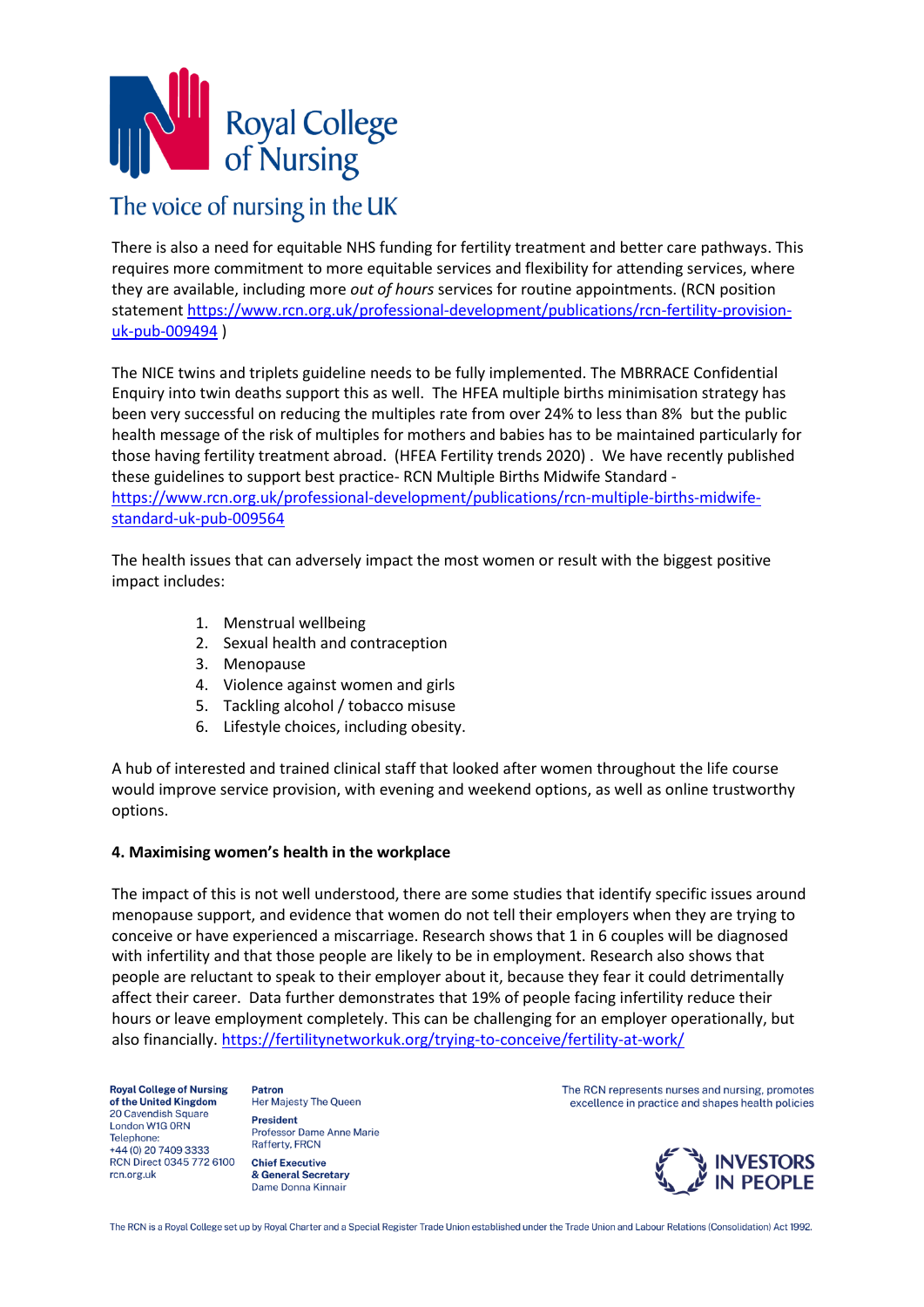

Members reported that conditions including Heavy Menstrual bleeding (HMB), endometriosis, fibroids, Premenstrual Syndrome (PMS) and menopause are all frequent reasons for sickness. This may happen on a cyclical basis for some and often women report that they do not wish to disclose the reason for absence to managers. This in turn leads to employment issues, which may adversely affect women seeking appropriate and timely help for the condition.

A more open attitude that starts in school, where women and men feel more comfortable discussing these, often hidden conditions, would provide a better environment for understanding the true extent of these conditions. Regular support meeting, awareness raising planned events, policies and self-help tips can also all help. Attitudes to disabled women in the workplace and lack of adjustments to meet their employment needs remains an issue also.

*"What I would like to see is a women's health clinic within the Trust but due to funding of this it is rejected, but I think by optimising health of the workforce there would be savings, as well as greater satisfaction for employees, that they are cared for".*

Maximising women's health in the workplace will require a greater focus on how employers can support flexible working for women who are undergoing cyclical conditions, such as PMS or the menopause. It should be noted that the same group of women may also have caring responsibilities for children, grandchildren, elderly parents or relatives. Women should not be disadvantaged by this at work, where career progression and equity of access to opportunities should be taken account of.

The need to have the correct workforce in place to support best practice, especially post pandemic is critical to improving healthcare. RCN has recently published its Nursing Workforce Standards [\(Nursing Workforce Standards | Professional Development | Royal College of Nursing \(rcn.org.uk\)\)](https://www.rcn.org.uk/professional-development/nursing-workforce-standards) . They have been developed on the principles of it being vital that the right staff, with the right skills are in the right place, at the right time. The Standards work alongside each nation's legislation and can be used by all nursing staff, along with those responsible for funding, planning or commissioning services that require a nursing workforce.

#### **5. Ensuring research, evidence and data support improvements in women's health**

Research, evidence and data are critical arenes for improving healthcare. The need for research is ever growing, and further investment in targeted areas of research into woman's health, the impact on women and families and the need to better understand the intersectionality of conditions, lifestyle choices and /or life circumstances cannot be underestimated.

**Royal College of Nursing** of the United Kingdom 20 Cavendish Square London W1G ORN Telephone: +44 (0) 20 7409 3333 RCN Direct 0345 772 6100 rcn.org.uk

**Patron** Her Majesty The Queen **President** Professor Dame Anne Marie Rafferty, FRCN **Chief Executive** 

& General Secretary Dame Donna Kinnair

The RCN represents nurses and nursing, promotes excellence in practice and shapes health policies

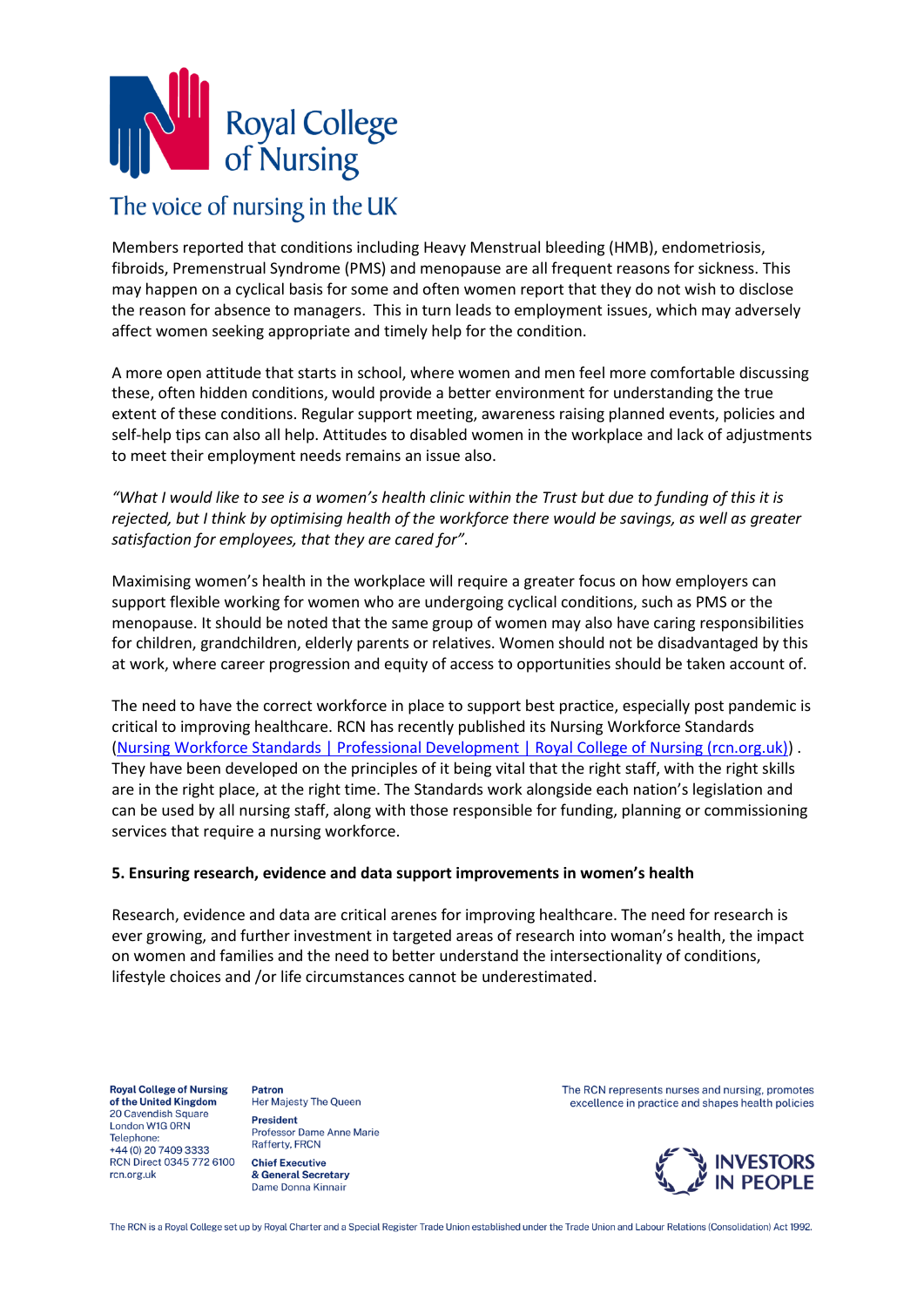

For example FGM (Female Genital Mutilation) specialist services are not well represented across the country. The data collected via NHS Digital in the last few years provides part of the picture to better understanding the women and girls affected by FGM. However, it does not provide a full picture of the extent of issues, and requires more robust and different ways of gathering the evidence to inform appropriate commissioning across the UK, to ensure the right services are available to those women and girls who need it. The last major study conducted to understand the volume of those affected was completed over 8 years ago and has not been replicated.

There is also a question to be considered around how researchers can ensure that the voices of marginalised groups are reflected in research. This could include meaningful researchers engagement with those affected and working with community leaders / support groups, especially of vulnerable groups, and of the seldom heard to engage them in research design and to recruit them as principle investigators.

An essential part of planning services will require robust ONS data on ethnicity breakdown, given the inequity that exists amongst ethnic minority groups.

### **6. Understanding and responding to the impacts of COVID-19 on women's health"**

The impact of Covid-19 on women's health is an ongoing picture to be revealed.

Members reported that overall access to healthcare has deteriorated across service provision, as it has restricted access to healthcare, increased the burden of caring and increased childcare/home education responsibilities and made mental health and stress worse.

Some suggestions for ongoing provision include:

- building services around woman's needs, taking account of emerging evidence about trauma informed care and the complexity of the lives of women accessing services.
- Extend access to consultations / follow-up telemedicine which can enable geographical equity to healthcare for many, whilst recognising that not all women can / want to access telemedical services.

The last year has shown clear issues with access to technology in more rural areas, as well as the cost of accessing online services for some women.

- Emerging evidence of the negative impact of lockdown and the pandemic on domestic violence and abuse.
- The extent of the negative impact on women's mental health, has long been lobbied for, whilst emerging data reveals a picture of patchy and ill-informed services, which do not always meet girls and women's needs.

This is equally across the spectrum of perinatal mental health.

**Royal College of Nursing** of the United Kingdom 20 Cavendish Square London W1G ORN Telephone: +44 (0) 20 7409 3333 RCN Direct 0345 772 6100 rcn.org.uk

**Patron** Her Majesty The Queen **President** Professor Dame Anne Marie Rafferty, FRCN **Chief Executive** & General Secretary

Dame Donna Kinnair

The RCN represents nurses and nursing, promotes excellence in practice and shapes health policies